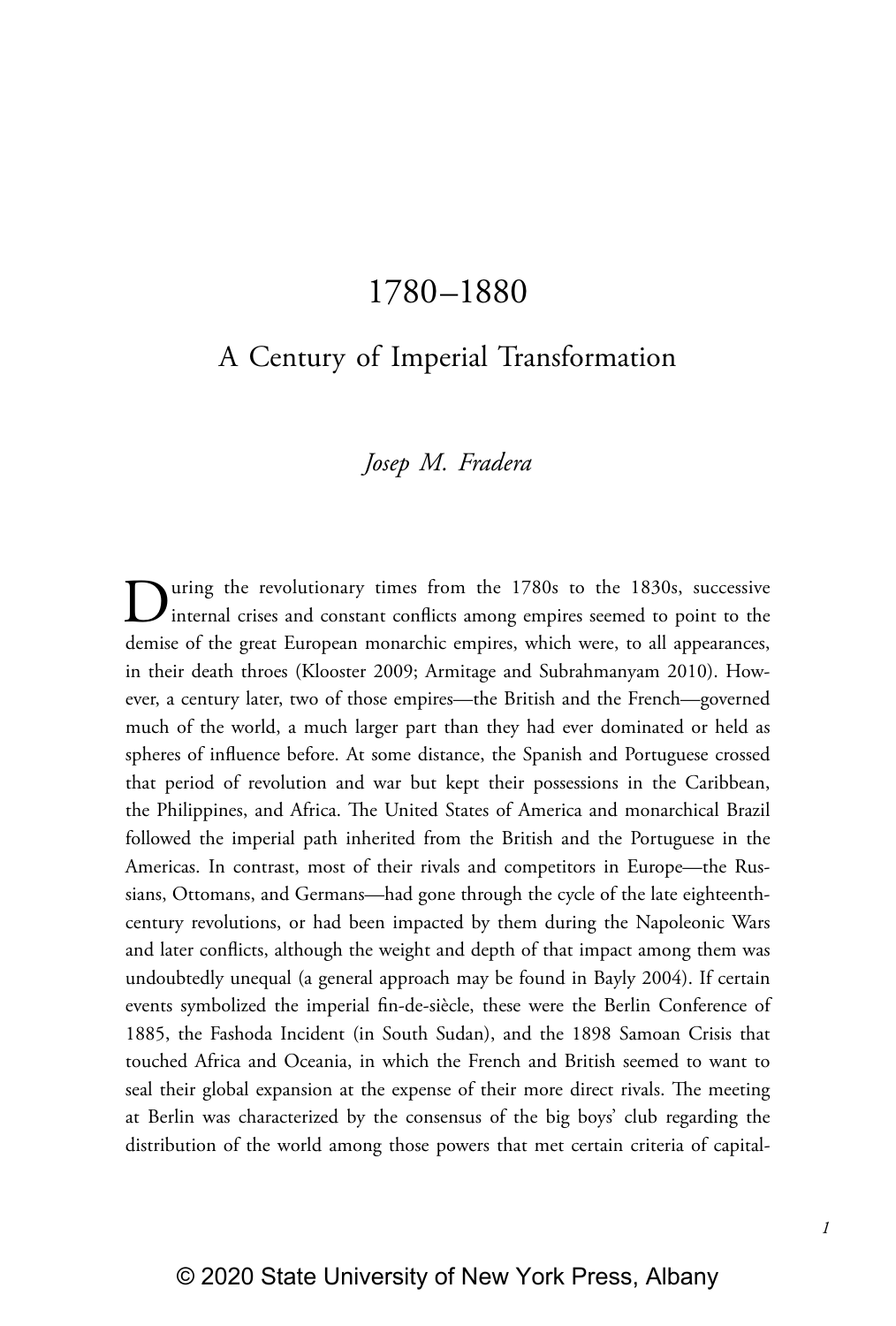ist modernization (a requisite that kept Spain and Portugal practically from the negotiating table). Continued confrontations between imperial powers showed the limits of a consensus built by birds of prey, where each player sought to define their spheres of influence or sovereignty on the ground.

Let us begin with the cycle of destruction and reconstruction that the monarchic empires underwent through the previously mentioned revolutionary period. The period itself, begun with the Seven Years' War, led to the construction of a new kind of state, described and analyzed by writers such as John Brewer (1990), Jan Glete (2002), Stanley and Barbara Stein (2003), Carlos Marichal (1999), and Josep M. Delgado (2007). Impelled first by the tremendous costs of this and subsequent wars, the fiscal-military state resulted from a tendency that began with the War of Succession and the War of Jenkins' Ear. The North American crisis and the French Revolution, with their huge external impact and their continuation in the Napoleonic Wars, firmly consolidated its bases. This sort of amphibious state, well equipped for war on land, but especially fitted for maritime warfare, was the indispensable instrument for the construction of contemporary empires, the differentiating factor par excellence of European societies, or those with a European matrix, versus the rest of the world (Davies 2011). In this juncture, colonial wars became a scenario upon which European and global hegemony were contested.

For Great Britain, the Thirteen Colonies' independence war and Britain's consequent withdrawal to an inhospitable northern frontier with a majority population of French-speaking Catholics inaugurated the cycle of destruction and reconstruction on a grand scale. On the other side of the globe, Britain also launched the costly operation of imperial stabilization begun in Bengal as well as the war on the Indian subcontinent first against Hyder Ali Khan, and then his son Tipu Sultan, great reformers of the Kingdom of Mysore, who allied with the French against the British East India Company until the total defeat of the French in 1799. Third, the independence of the United States signified the crisis in the Antilles that inexorably led to the 1807 British abolition of the slave trade and the growing criticism of slavery itself, and, consequently, to the need to modulate planters' assemblies' loyalty to the Crown, which then governed the British Caribbean islands. The French did not face minor problems, either. Expelled from North America and the Indian subcontinent by the British, they also had to deal with the spectacular crisis of their Antillean possessions, especially Saint-Domingue and Guadeloupe, as well as the sale of Louisiana in 1802. Despite all this, they kept a stronghold in the Caribbean—with the exception of republican Haiti—and on the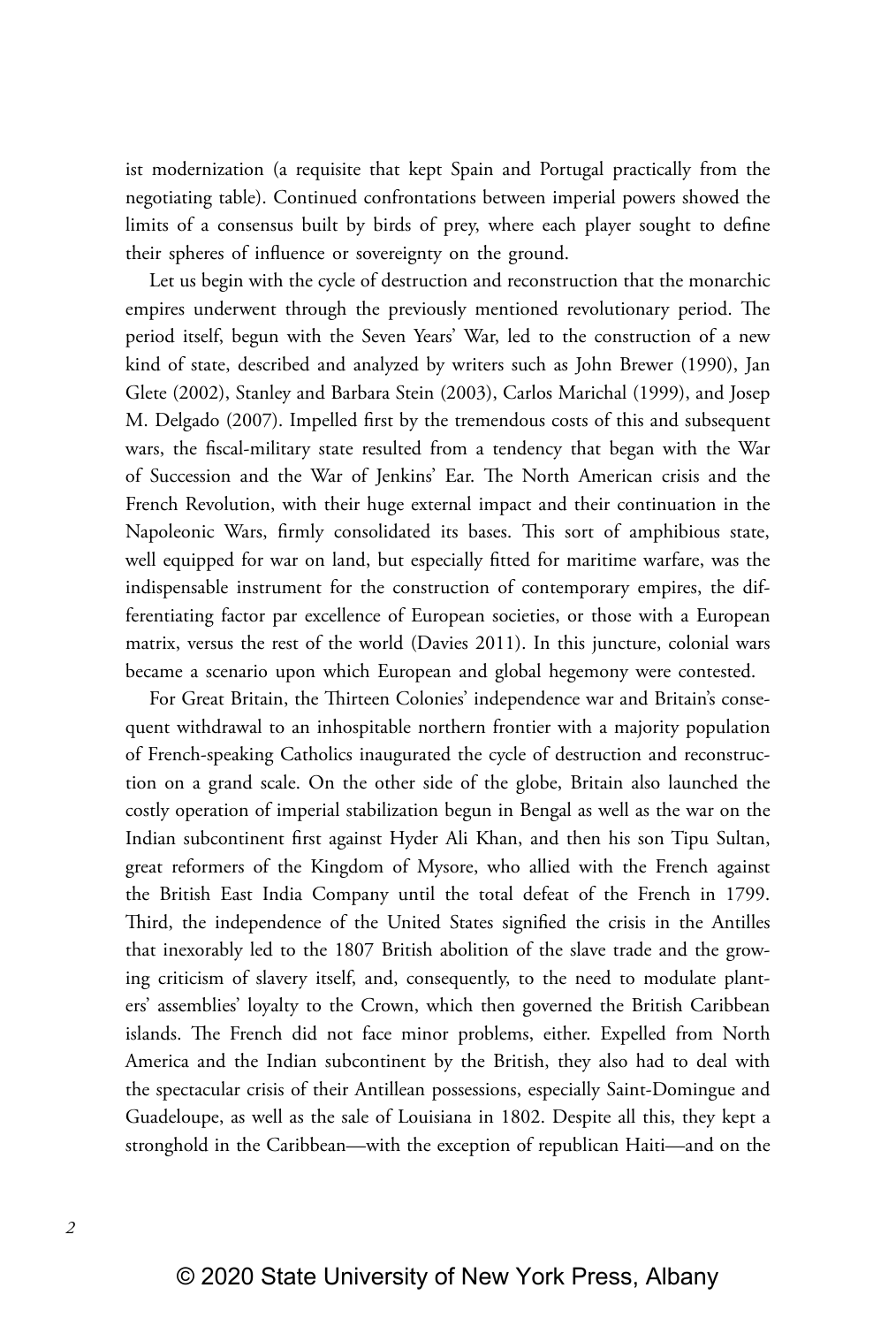two African coasts through Senegal and Reunion/Bourbon Island. Nor did they abandon the minor enclaves that the British did not take from them in southern Asia. Furthermore, they closed this period with the conquest of Algeria in 1830, a territory that had been formally under Ottoman sovereignty. Thus seen, locating the change in the nature of the state at the center of the imperial transformation and crisis makes sense only if we understand how society and war interacted throughout the process. That is, we must understand how interstate competition became a catalyst for social change.

Empires are undoubtedly constituted through violent conquest, but their government must rely on broader means in order to rule. The crux of the matter is how the transformation of the state—its politics of war, finances, and international relations, its bureaucracy and sovereignty—connects with inherently changing societies. In this context we must reflect on what Peter Marshall calls "the making and unmaking empires" (Marshall 2005). As war indeed led to the broadening of the state's basis in terms of military recruitment and fiscal demands, the state's intrusion in the societies formed by the empires, which Joanna Innes defined as the fiscal-military state's "domestic face" in reference to day-to-day governance, was produced inside as well as outside Europe (Innes 2011). This intrusion visibly disarticulated the old equilibrium upheld by the societies within the Atlantic portion of the European empires when other continents were added: enclaves and slave-trading posts in Africa, in the Indian subcontinent, and all the way to Java, Timor, and the Philippines. The foundations of all the old colonial complexes were necessarily altered. It was this that set off the revolutionary crisis across the conquered globe, as the imperial center's demands met with the resistance of defensive local ruling classes. The first of the great crises was that of the British Empire's Thirteen Colonies. This conflict apparently revolved around the increased fiscal pressure that the imperial government tried to impose. The second exploded in the French Antillean colonies with the French Revolution, but it was preceded by a decade of complaints and demands by the colonies' residents against *l'exclusif*, the key imperial fiscal policy on sugar and overseas products. The repeated eruptions of violence in Spanish America, and between Lisbon and the "Paulistas" or São Paulo colonials, responded to the resistance of these empires' American *criollos* to the imperial states' new tributary exigencies. A hypothesis appears: it was not the weight of the new fiscal demands that caused the conflict, but the change in the nexus that tied the colonies with their metropoles, the articulation of policies that increased the imperial center's capacity to intrude more in colonial societies.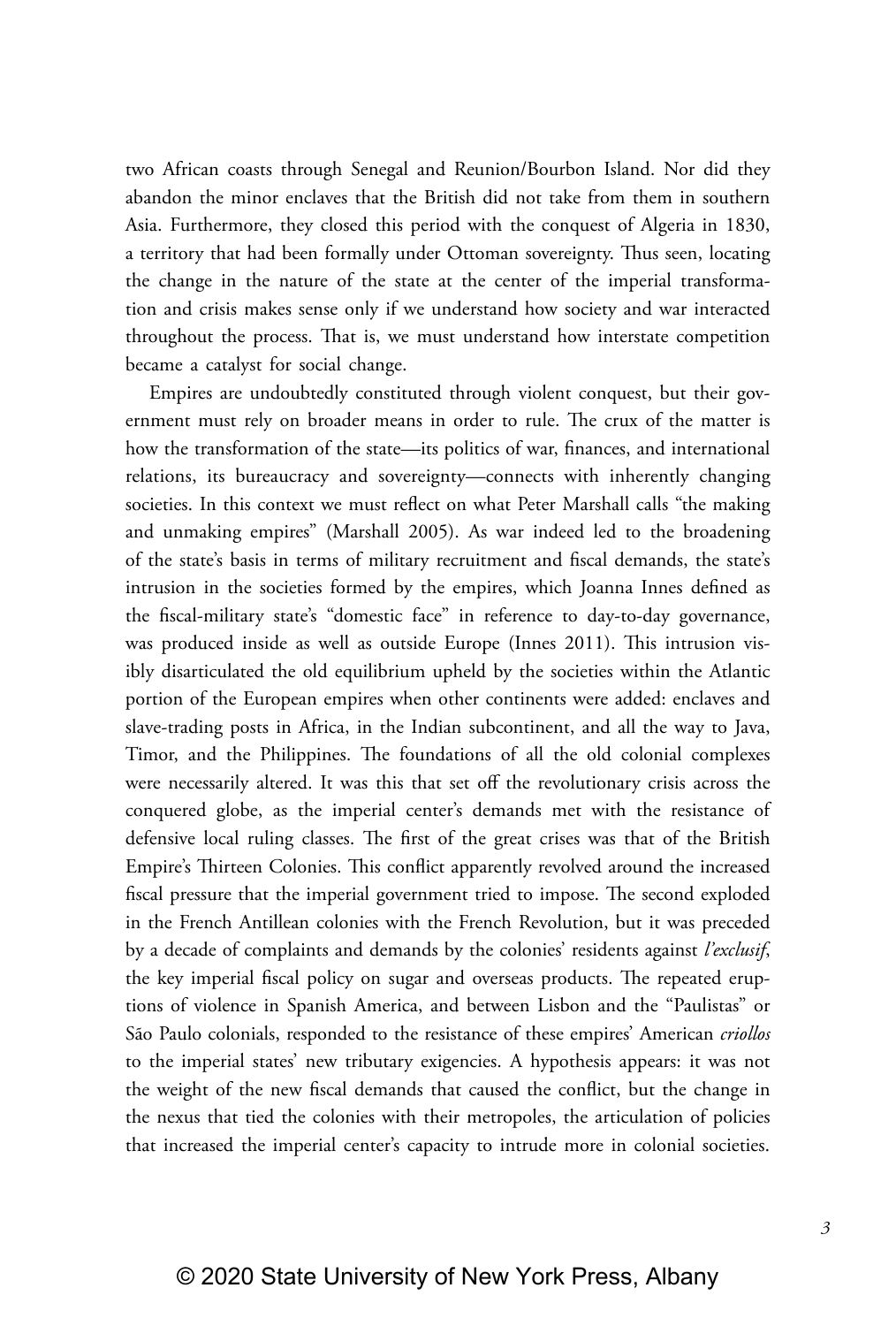The consequences of these conflicts would lead to the complete decolonization of a very significant portion of the monarchic empires, as well as to an important redefinition of center-periphery relations. In every case, the revolutionary crisis signals a moment of decisive imperial change, namely, the transformation of old regime monarchic empires, formed by aggregation, with their multiple jurisdictions and motley constitutional and governmental solutions, and characterized by internal variegation, into empires that are represented as "national" spaces. In effect, colonial elites wish to receive the same political treatment as their counterparts in metropolitan territories. The profound meaning of North American colonists' "no taxation without representation" and their criticism of the so-called virtual representation; the great truth of the period, that "men are born and remain free and equal in rights" of the French Declaration of the Rights of Man; and the idea that "the Spanish nation is the re-union of all the Spaniards of both hemispheres," as the 1812 Constitution of Cadiz proclaims—these are all reflections of the desire to fuse the monarchic empire into the single space of the new nation. Imperial constitutions were the instrument that articulated these demands for inclusion, constitutions that tried to blend the king's domains into the body of the nation, fusing nation and empire into a single political body. Nevertheless, such projects failed. Overseas political communities developed far from their metropoles, and, proud of their origins and their juridical-political cultures, the new obligations forced upon them by the monarchies' dynastic and international compromises dangerously eroded that distance (Greene 2010).

Those distant political communities had been formed on a substratum of colonial relations established with native populations in their original settlements, or populations that had been displaced as slaves or forced laborers, or both. Consequently, imperial protection was essential to the groups at the top of the social pyramid (Tomlins 2010; Morgan and Rushton 2013). They were, from their very origin, multiethnic societies. Only when there are doubts regarding metropolitan loyalty do socially dominant sectors contemplate separation as a reasonable possibility. The colonists' mistrust can be appreciated in the process that led to the Proclamation line of 1763, through which the British imperial government tried to protect the native nations from the colonists' insatiable hunger for land. It can also be observed in the Antillean colonists' reserve regarding the imperial powers' attitude toward the slave crisis and toward "free blacks" as well as the mutual reserve during the protracted conflict regarding the end of the slave trade. The imperial crisis moved in two interconnected planes: the struggle between colonists and the metropole for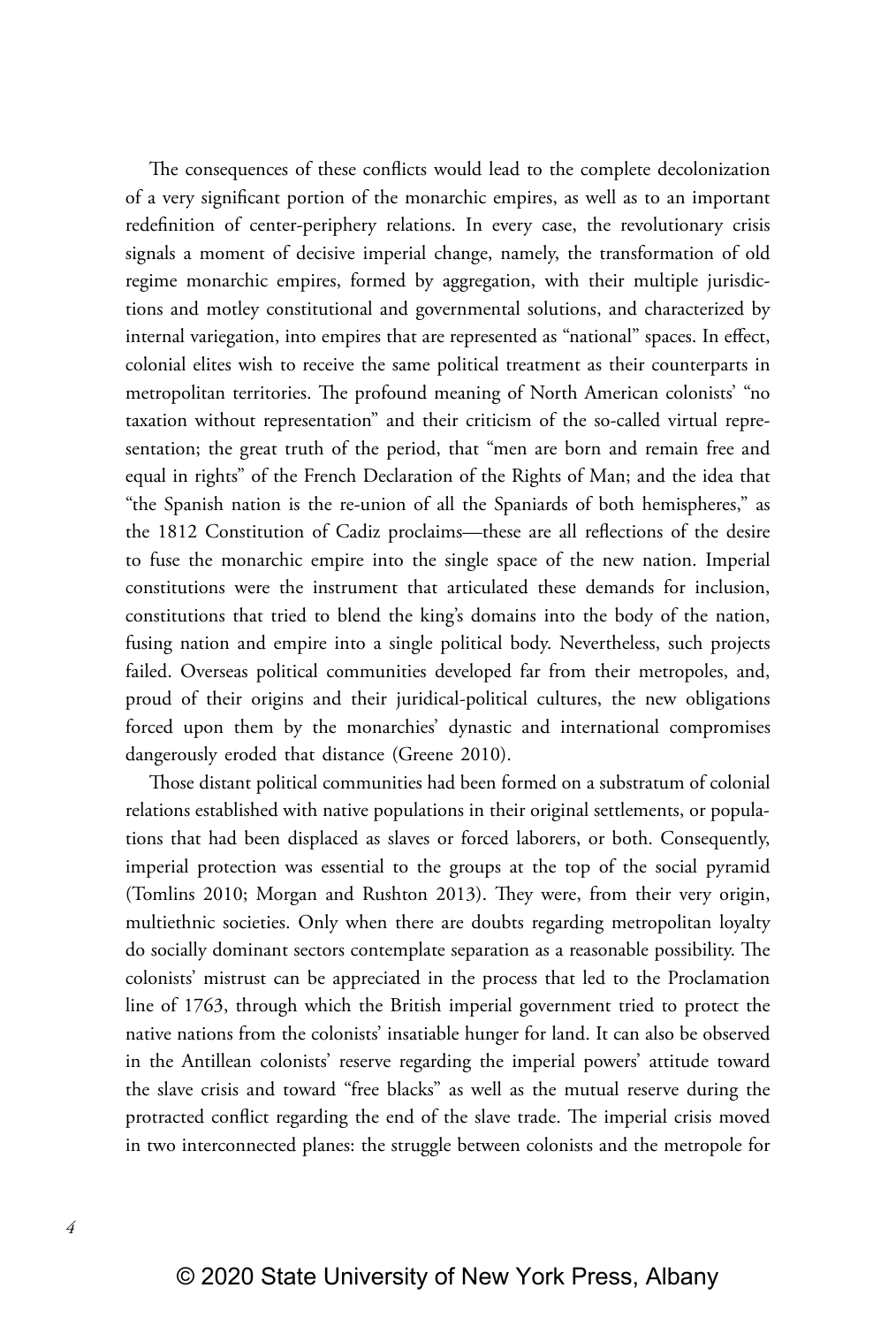a greater share of the available wealth, and the multiple struggles that derived from the very nature of colonial societies. In this sense, if we have learned something in the last few years, it has been that the self-liberation of Saint-Domingue's slaves in the summer of 1791 was the replica of North American colonists' great revolution of a few years earlier. They were both part of the same process. As David Geggus and John K. Thornton have shown, cultural and language barriers could not keep news of the equality of men proclaimed in Philadelphia or Paris from reaching the people at the base of that same social pyramid (Geggus and Gaspar 1997; Thornton 2012).

For this reason, the revolutionary cycle of 1780 to 1830 encompassed at the same time the *criollos'* emancipation, secured by colonists from Boston to Santiago de Chile, as well as the reconstruction of imperial frameworks, because empires always strike back. Great Britain reformed and reconstructed its empire in British North America, for instance, where it declared that it would never impose undue fiscal burdens on its colonists, and accepted political representatives for the majority population in Canada, which was of French origin, and Catholic to boot. Those represented included Tories who had fled the Thirteen Colonies (some of them, with their slaves), as well as people who migrated from the British Isles. Across the globe, the armies of the East India Company were simultaneously defeating through force of arms the great powers that succeeded the Mogul Empire in the north and center of the subcontinent, and the reformist sultans that allied with the French in the south. While these episodes of consolidation were taking place, the most complicated problem faced by the Georgian empire was that of Antillean slavery. The empire's desire for moral regeneration led to the abolition of human trafficking, as Cristopher Brown has shown, but the interests of property tied up in slavery in the islands and in Great Britain itself marked the limit of that regeneration (Brown 2006). The alliance between the religious-humanitarian campaigns and the eighteenth-century sensibility against the purchase and sale of human beings (that of children had already led to the abolition of the slave trade in the Indian Ocean) and the intentions of the military and political establishment was a crucial aspect of the British imperial reform (Allen 2009). In the end, what becomes clear is that between the Quebec Act of 1791 and the parliamentary reform of 1832, which liquidated the parliamentary lobbies of Caribbean planters and nabobs in Westminster, the empire finally released ballast and readied itself for its future expansion.

France followed a different route: after all, it had been defeated in the war for continental and global dominance. For a moment, it seemed that revolutionary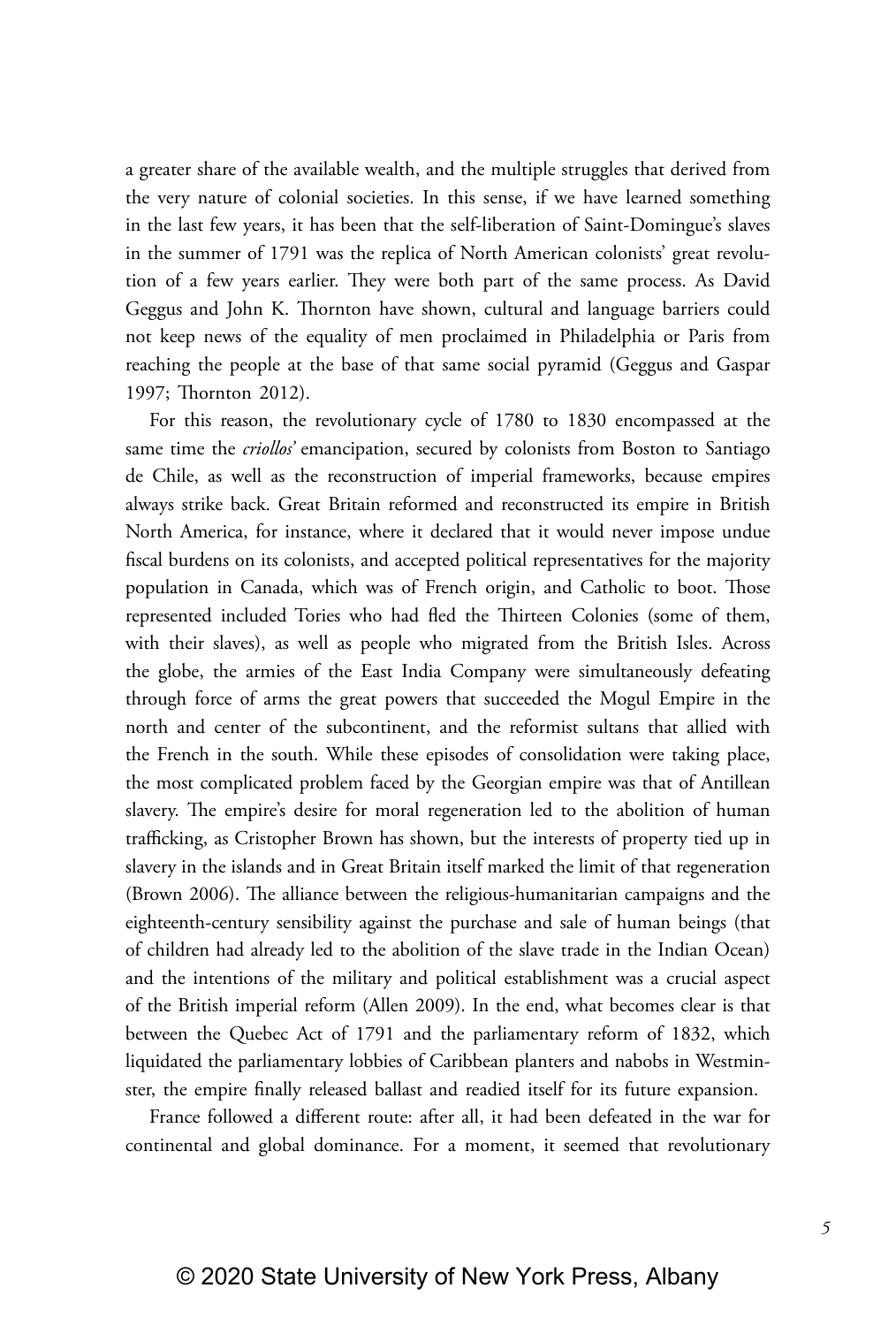élan would carry the empire over the challenge of self-emancipation presented by Saint-Domingue and its shock wave across the rest of its Caribbean possessions, Senegal, and the Mascarene Islands. The participation of free mulattos and former slaves in metropolitan institutions guaranteed national unity until the neo-Jacobin period of 1797–98. However, as first consul, Napoleon nipped that path of revolutionary integration in the bud through two key policies. The first was placing the colonies beyond the reach of the metropolitan constitutional framework of 1799; and the second, the infamous reestablishment of slavery in 1802. Both decisions were part of a project to restore the old order in the Antilles and the Mascarene Islands. However, this meant rolling back the gains of unity and equality of the revolutionary period, notions that had completely transformed France and its overseas world. It is easy to understand then why one of Napoleon's greatest defeats was the debacle of the army that he sent against the infant Republic of Haiti, and why the stabilization of the French Empire after Waterloo was so grueling and oppressive.

There was a second cycle, from the 1830s to 1870, related to the triumph of "specialness," that formula that Napoleon clairvoyantly announced, and which his heirs developed in France and other countries with imperial pretensions. For contemporary jurists, the French in 1799, the Spanish in 1837, and the Portuguese in 1838, the meaning behind government by "special laws" was clear. They referred to this formula as a "double constitution" system. This was a fallacious rhetorical device because there was only one constitution: special laws were an ersatz series of ordinances and decrees characterized by arbitrariness and even military despotism, which starkly revealed the absence of legislative unity between the metropole and the colonies. David Bell explained that the Napoleonic use of specialness was a strategy to "*créer un état qui peut imposer des normes administratives, judiciaires et fiscales*—*par exemple le Code Napoléon*—*sans l'obligation de fondre tous les citoyens dans une même nation*" (create a state that can impose administrative, judicial, and fiscal norms—for example the Napoleonic Code—without the necessity of merging all citizens into a single nation) (Antoine et al. 2014, 27). In time, other European powers imitated and followed the quintessentially French idea of *specialité*, so that it acquired a superior coherence. Indeed, while in the metropolis elected parliamentary chambers debated and passed laws, embodying the essence of liberal-representative politics, colonial legislation was generated by the executive at the margin of the legislature through imperial edicts, *senatus-consulte*, *arrêtés,*  ordinances, and decrees. If we look at the global postrevolutionary period, we will see a generalized coherence between the contraction of the idea of the citizen, as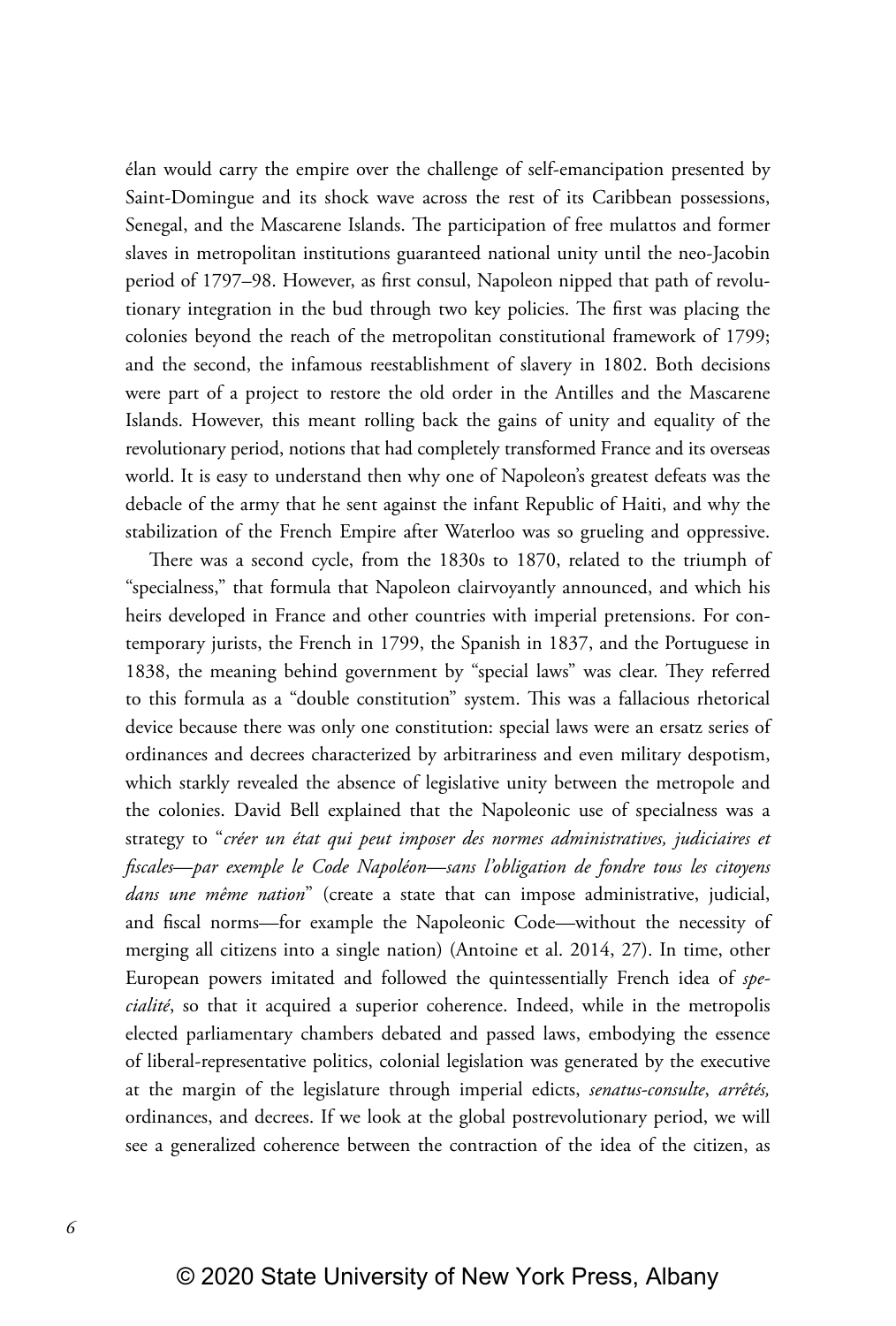the political subject par excellence, to a mere qualified elector, in the metropolis, and the literal collapse of the idea of citizenship in colonial spaces.

The deep logic of the distinction between two types of legislation, one linked to deliberation, political and electoral struggles, and the composition of parliamentary chambers, and another, discretional, colonial, and essentially repressive, dictated as it was by political-military rule, as opposed to the rule of law, goes beyond the sphere of decisions and legislative activity. It is in colonial practice, in each and every one of an empire's corners, that the imposition of a logic that separated and distinguished between subjects and situations under a single sovereignty was felt. In the French Antilles, Senegal, and Reunion Island, where slavery was legal until the Second Republic, the universal emancipation of 1848 gave French citizenship back to the slaves (Tomich 1990; Jennings 2000). However, since those territories had been placed outside the reach of the French constitution since 1799 and the departmental changes that it later encompassed, residents of these territories were second-class citizens. The so-called old colonies remained under rules of specialness until 1947. As we will see, for the named new ones, colonial policies can be worse.

We can find similar contrasts of lights and shadows in France's rival empire, particularly, in Jamaica's Morant Bay Rebellion of 1865, in which soldiers and militias repressed and killed hundreds of black rioters and the government executed hundreds more, eventually arresting and killing a mulatto political opponent and local businessman. This bloody incident galvanized and divided British public and intellectual opinion (Heuman 1994). Faced with the impossibility of clearly defining the limits and content of personal freedom in colonial conditions, the great Liberal empire decided to suspend the first empire's old system of local representation, accentuating rather than decreasing specialness. As is well known, the only exception was found in Barbados, where land scarcity and the planters' iron grip rendered this measure unnecessary.

In the Spanish case, the dilemma of keeping Cuban sugar interests on a short leash within an unstable Liberal framework led to the expulsion of the overseas representatives from the Spanish Cortes in 1837 (Fradera 1995, 334–39; for an enlarged version on Spanish colonial policy and the general context in the Spanish Antilles and the Philippines, see Fradera 2005). The legal and political vacuum thus generated was filled by a combination of military despotism and special laws, which were in place until very late in the Caribbean, and practically until the "emancipation" of 1898 under US neocolonial tutelage in the Philippines (McCoy and Scarano 2009).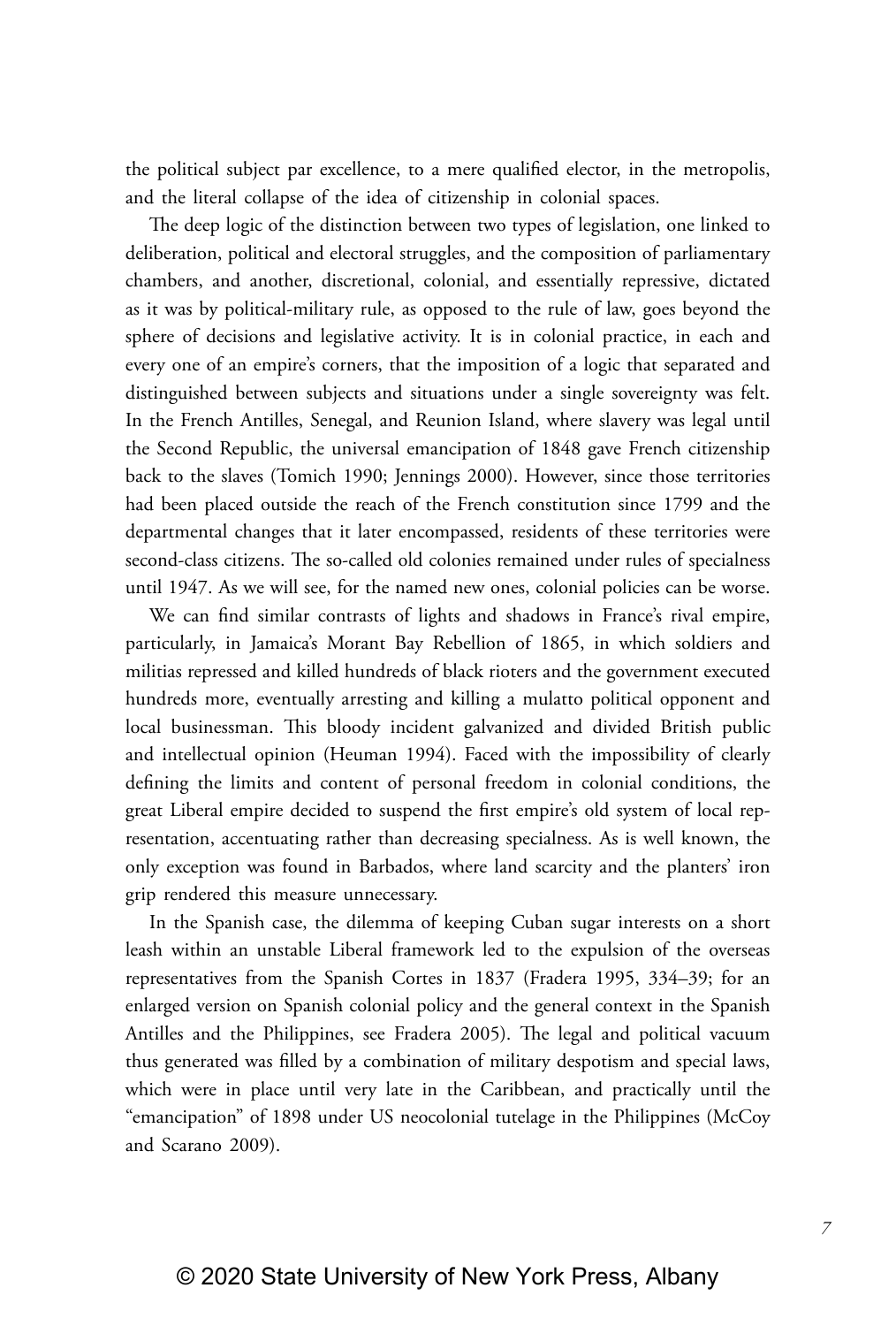If the development of specialness can be traced back step by step in colonies governed by Europeans for centuries, it is even clearer in those places where the imperial machinery came into contact with highly organized societies whose religious and legal systems, social life, and political hierarchies were as ancient and complex as those of the Europeans themselves, and were acknowledged as such by the colonizers. The examples of British India and French Algeria are enough to demonstrate this. Algeria was the counterpoint to the "old colonies," where the Napoleonic involution reestablished slavery during the early nineteenth century. If in those old colonies, French imperial policy led to the construction of a second-class citizenship, in Algeria it led to what French jurists called a "juridical monster." Constituted by a dual regime, the North African possession was divided into three departments for *français de souche* citizens, and a territory of Berber and Arab residents administered under a totally different regime. The long and violent military conquest and plunder that brought Algeria under French sovereignty was followed by the establishment of a set of repressive norms (that included collective punishments, deportations, and reprisals) that would have been unthinkable in the metropole's penal system, given their absolute lack of proportion and guarantees. Finally codified in the Code d'indigénat of 1881, they were exported *prêt-a-porter* to Indochina and New Guinea. The state's highest magistrate periodically confirmed this repressive instrument, with practically no parliamentary debate. Meanwhile, Algeria's "dual constitution" excluded "Muslim" subjects from even the narrowly defined citizenship, even more narrow than that which the residents of the Antilles, Senegal, and the Mascarene Islands enjoyed (Blévis 2004; Thenault 2014). In Algeria, the Third Republic created French citizens in three departments at the same time as it generated phantasmagorical French subjects who could not be citizens due to religious reasons, which was in stark contradiction to the regime's euphoric secular character. Even more shocking was that, first Jews, and then Italians and Spaniards, could ask for French citizenship, while Muslim Algerians had no legal means of attaining it.

During the Indian Rebellion of 1857 against the East India Company, the British nearly lost their immense Asian domains. A mix of peasant insurgency, officer and sepoy mutiny within the Company's large private army, and anti-British conspiracies of provincial dignitaries came close to putting an end to a century-old British domination and administration. To prevent something like this from happening again, the empire was nationalized within the empire. Until then, the East India Company had governed its territories with an able combination of proconsular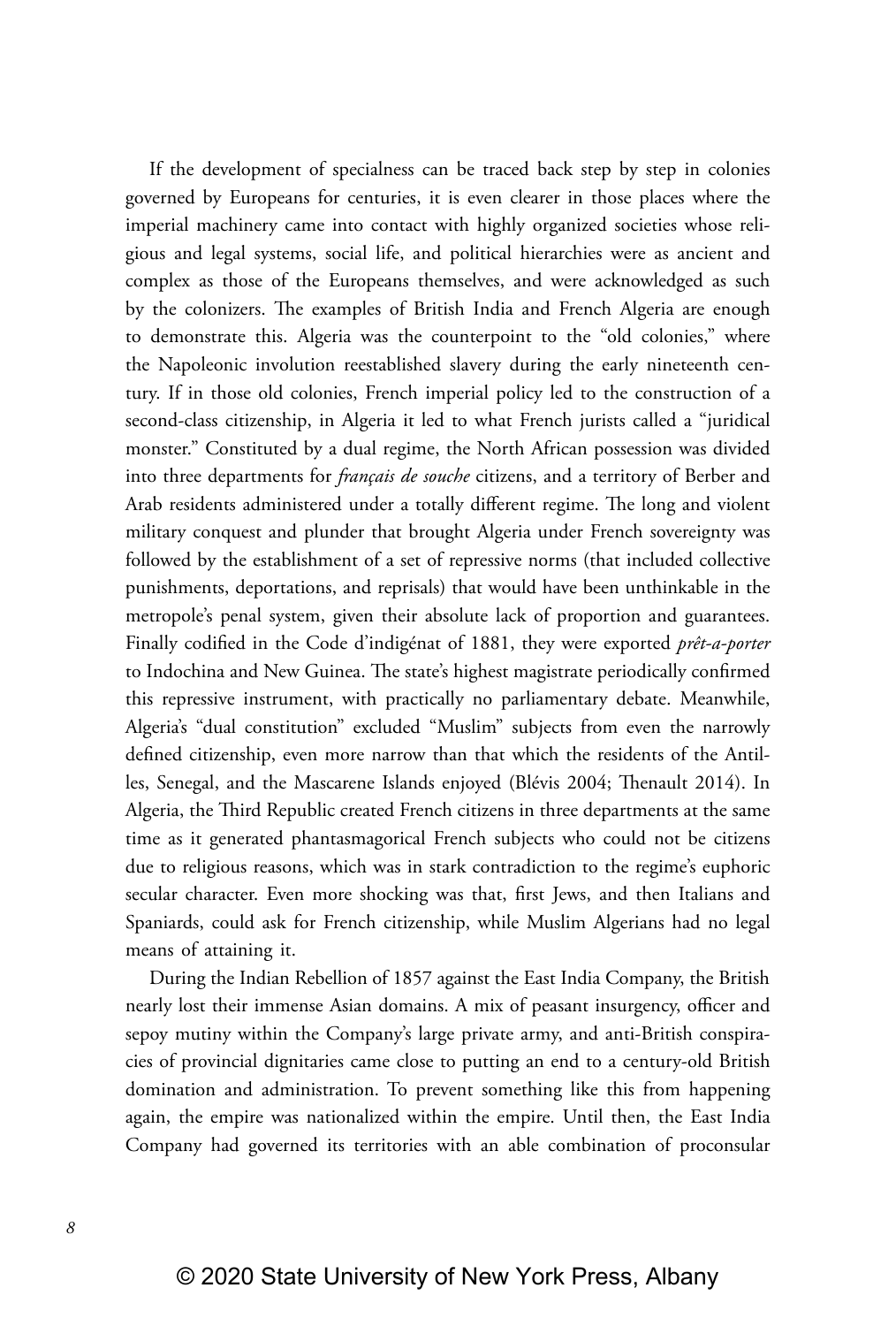despotism and long-established and efficient regularization of land taxation systems. But after this narrow escape, the Victorian Crown institutionalized the Indian Raj and made some concessions to the regional ruling classes (Baxi 2003). In the apotheosis of the so-called responsible governments of the large white settler colonies, the empire did not give in to the temptation of satisfying the autochthonous upper classes' demands for self-government, which was the key demand of the Indian National Congress, founded by liberal Indian and British subjects in 1885 (for more on the Indian perspective, see Bayly 2012). In *Considerations on Representative Government*, John Stuart Mill, an East India Company employee until the very last day, articulated the enlightened thought of his day when he argued that the principles of self-government were not viable without a process of education and emulation that the Indians were far from achieving (1861, 77–78). Unfortunately, there was no equivalent in India of the citizen, placed at the center of the British political system by the political reforms of 1832 and 1867. Indian and British subjects could not be judged by the same tribunals, something that angered and humiliated the autochthonous ruling classes of the subcontinent and led them to raise constant complaints.

The development of the political and juridical culture of specialness (with or without the explicit use of the term) inexorably led to a progressive distinction between sovereignty's national and imperial contexts. The nation in the metropolis tended to forge moral and cultural unity, locating the citizen and his rights at the center of the majority population's aspirations. Moreover, the condition of citizenship increasingly exceeded the subjects' strict political capacities (adult males, with fixed legal residence and a clean legal background), and encompassed certain duties of the state, such as social assistance, job security, and primary and secondary education, that set of political and social rights that Gérard Noiriel defined as the French Third Republic's "social citizenship" (Noiriel 1999; also by Saada 2007). In the colonies, however, political organization and the position of their residents was fragmented and atomized, according to the rules of specialness, between the social realities of each place and the way in which they were governed. From the opposite side, the metropolis tended to concentrate more than often extraordinary powers to display at their will (Yusuf 2014). Nobody was deceived as to where the threshold of social and political rights lay, that high point that established the hierarchy of situations in the framework of the nation and the empire.

The third cycle of imperial transformation began in the last decades of the nineteenth century and ended with the First World War. It corresponds to the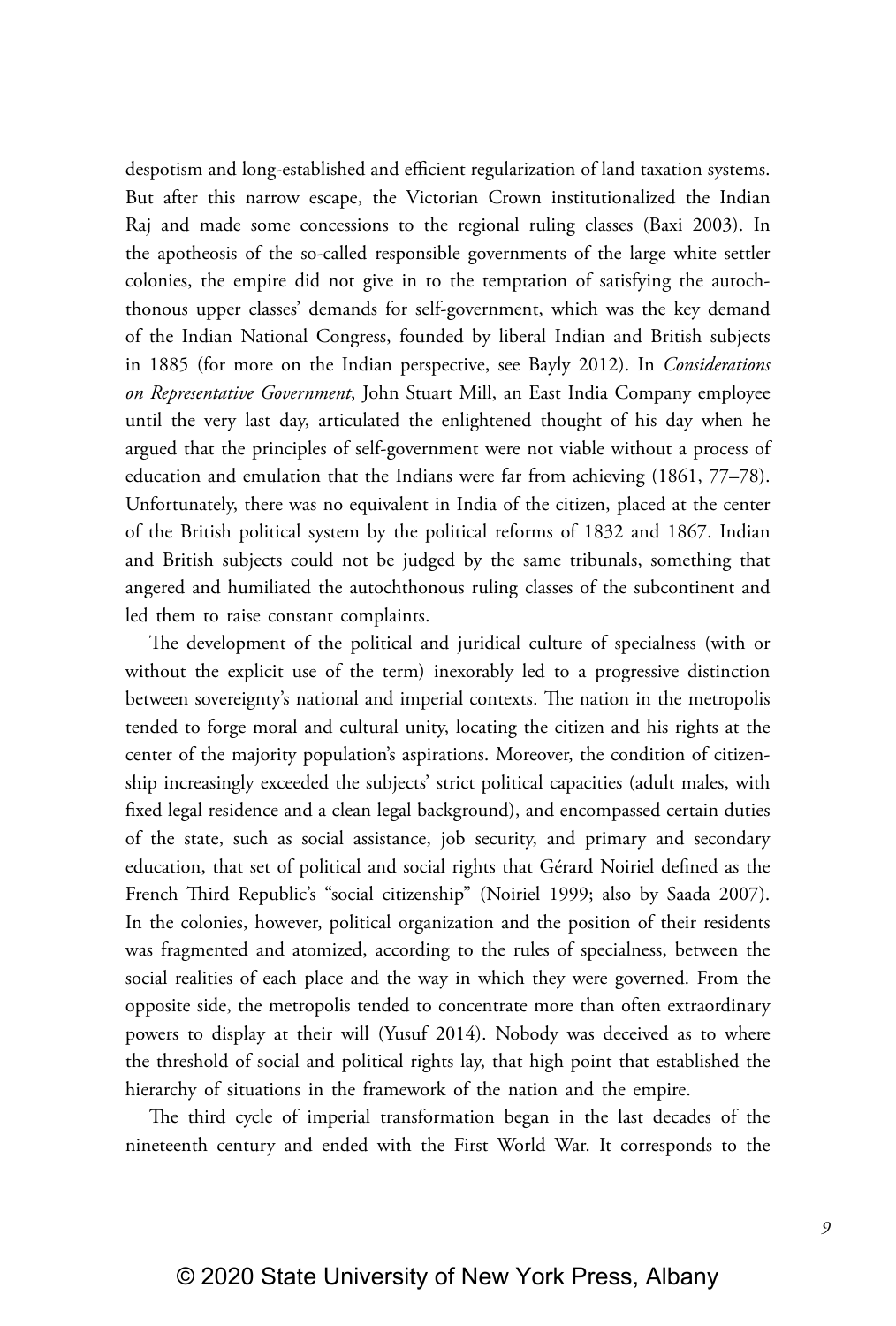apex of the imperial nation, the moment of the great imperial expansion that we spoke of in the beginning. Very different political entities participated in this great cycle of expansion: great imperial nations, old empires, and countries with colonies. Among them, the imperial nation, that is, the sum of the national communities that emerged in the nineteenth century and its possessions, governed by rules of specialness, was at the center of global transformation. Without pretending to equate the incomparable, the two great empires of that period, France and Great Britain, as well as Spain, Portugal, the Netherlands, Denmark, and the recently arrived Belgium and the German Kaiserreich, more or less fit this model after 1885. We must also include in this family the United States of America, heir of the British Empire in North America, and an ardent practitioner of rules of specialness between north and south; with relation to the Indian nations; and the Hispanic-Mexican world, all of these within its continental territory, but even more accentuated after it erupted outside its continental frontiers in the late 1890s. These imperial nations were not alone: alongside them, as rivals and competitors, were the Viennese Habsburgs, Tsarist Russia, China under the Qing dynasty, Meiji Japan, the Persian Qajar dynasty, and the Ottomans, political entities that fluctuated between old, autocratic forms of government of monarchic empires and the great national transition.

Let us look again at the greatest power of that period. Between 1880 and 1918, the Victorian British Empire had left its contemporaries and competitors behind in terms of imperial expansion. In the metropole, the combination of electoral reforms and social conflict placed the community of citizens at the center of political life. At the same time, thanks to technical advances in printing and communication, with the proliferation of newspapers and popular journals, information regarding the empire and its conflicts impregnated British social life. There are many examples of the connection between empire and nation, which albeit not limited to the third cycle of imperial transformation, saw an exponential increase in their significance during this period. For instance, the combination of popular antislavery sentiment and nonconformist church antislavery campaigns in connection to the Antilles, deftly explored by Catherine Hall; the weight of the British Raj and Africa in the career of countless young middle class men; Ornamentalism's pomp and splendor, as studied by David Cannadine; the importance of the domestic replicas that were Australia, Canada, and South Africa's white settlements; and finally, the weight that interimperial rivalries acquired in metropolitan cultural and social life, from the Napoleonic Wars to the Crimean War (Hall 2002; Cannadine 2002; Darwin 2009).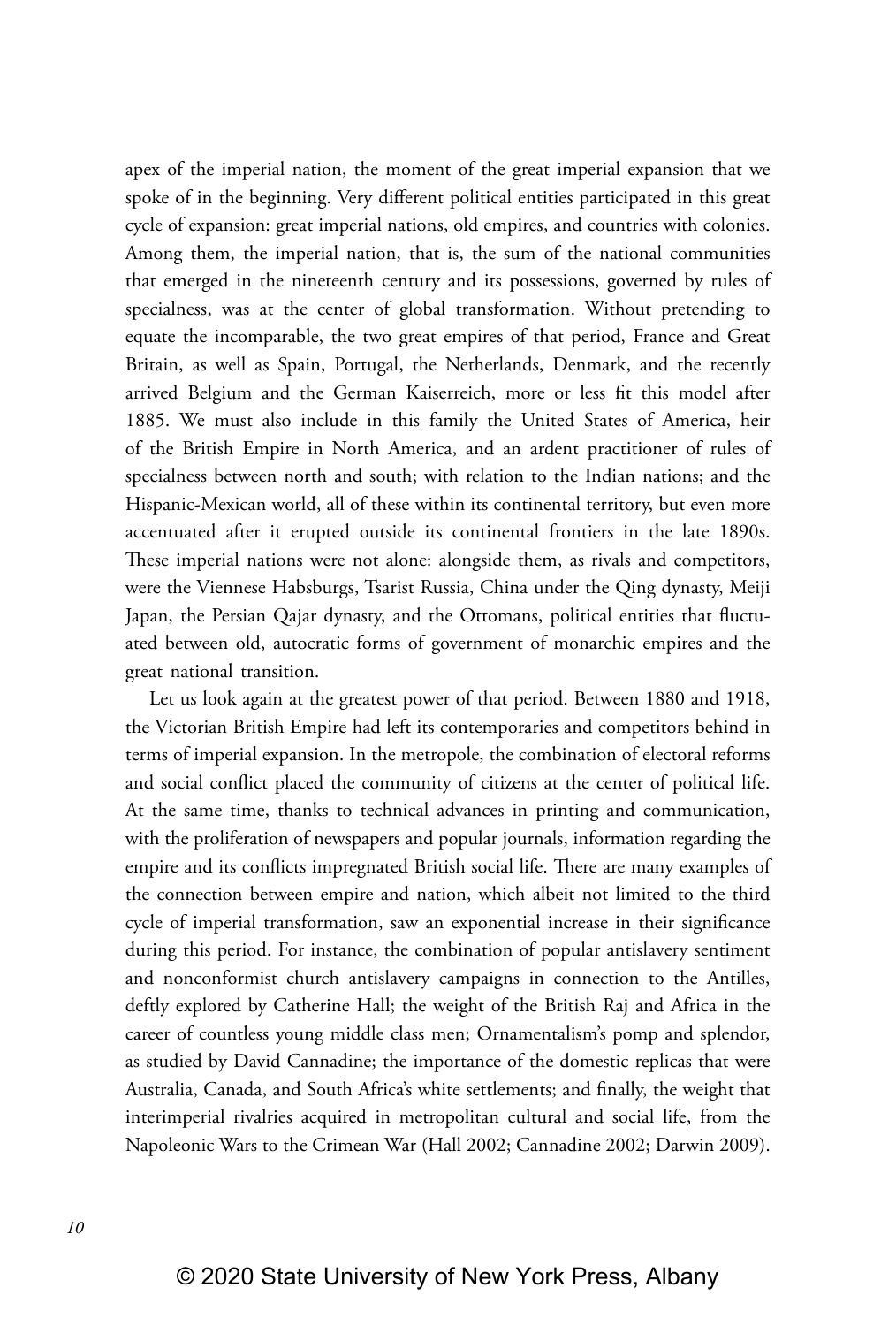As the nation was placed at the center of collective life, rules of specialness were expertly applied to the empire, so that the assimilation of new populations and territories was carried out without excessive conflicts, according to a wellpracticed score of constitutional and administrative formulas. An axis formed by the metropolis and the white settlements—the Canadian and Australian federation, and later South Africa—were at the center of the imperial nation. These overseas territories governed themselves and financed themselves, and were perhaps happy to defend the empire, as the Boer Wars and later the Great War revealed. Crown colonies came next, with varied formulas of self-government and rule of law, in John McLaren's conceptualization (McLaren 2010). They had come up with successful political formulas for spaces that were not "ethnically" homogenous, spaces of European colonization with policies for non-Europeans that went from pure and simple genocide (as in the Australian case) to paternalism that excluded (regarding the Indian nations in Canada), all legitimated by the geographical morality spoken of by Edmund Burke (Bell 2006, 283). The third concentric circle was occupied by colonial empire par excellence: the new possessions in the Pacific, Southeast Asia, and Africa. Myriad imaginative gradations characterized policies in this last continent, from the Egyptian Protectorates to the colonies administered directly by British officials in the Lower Nile, the Gulf of Guinea, and Rhodesia, ending with the great discovery of "indirect government" practiced in Nigeria. Instead of attempting to find an ideal political or administrative solution, the British had the capacity and experience to devise and implement government formulas that were relevant to the local contexts. In any case, the evidence of a flexible, albeit hierarchical, system should warn us against the widespread idea that the global British imperial integration lacked a methodology or was solved through pure empiricism.

From the 1880s to the fateful year of 1914, new factors were added to the imperial transformation described so far. Undoubtedly, the first was the absolute centrality of the nation—the community of citizens at the center of the imperial power complex. The second was the influence of racial(ist) factors at the very heart of imperial politics and perceptions. These processes are intimately related. At the center of both nation-state consolidation and imperial expansion stood the nation, the most dynamic factor in the equation thanks to its weight as both a political and a cultural community. Starting in the 1870s and 1880s, the nation, which was capable of (re)defining the nature of the state that it inherited as well as the nature of its empire as a project of expansion, was the ideal and the referential framework imposed (and supposed) by the imperial nation on the great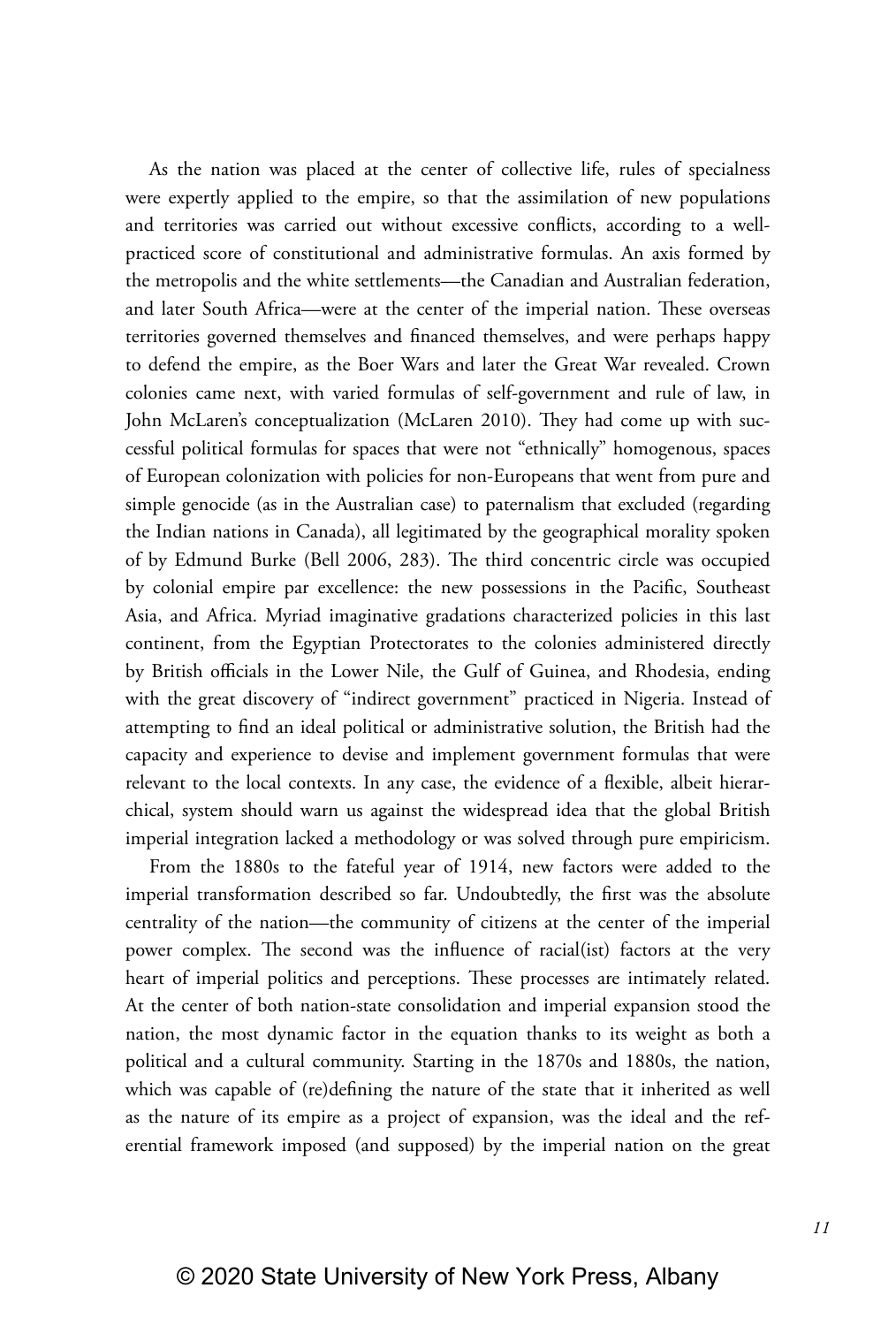capitalist, liberal societies. For example, the values of the Victorian "gentleman" became interwoven with serving a Great Britain that had successfully passed the double text of democratizing political life at home and consolidating its imperial expansion abroad in spite of the fierce competition of its rivals (Parry 2006, 20). The same thing happened in France, where republican ethos, social citizenship, and the *mission civilisatrice* constituted a single project that would prolong itself in various tones and shapes through the two Frances of 1940–45. This project was etched in the republican soldiers' spirit of service, as Marshal Lyautey's declaration in 1891 revealed, when he defended his role at the service of the great national project of his day (Lyautey 2009).

The idea of "white" "racial" superiority would increasingly gain an important place in this history, but it is not easy to discern just how important it was. It took time for the idea that biological inferiority was hereditable to become part of the cultural common sense. Nevertheless, the long validity and use of slavery constitutes a key factor. Indeed, European ethnocentrism, investigated by Douglas Lorimer and Catherine Bolt, resisted its transformation into a race-centered belief system until very late, and with great hesitancy. Nevertheless, there were inklings of white racial superiority in plantation colonies, and reverberations of it across Europe for more than a hundred years. Slavery provided a legitimate framework for exploiting transplanted Africans and their descendants without a need to define their inferiority ethnographically or racially. Things changed when that institution was progressively abolished in the various colonies, in 1833, 1848, 1865, and from 1886–88. Manifestations of an openly biological and phenotypical racism began gaining ground. Since that moment coincided with the increase in the gap between the great metropolitan centers and societies in other continents, the confluence of these perceptions seriously eroded the notion that there was a single humanity, albeit in different stages of development, which had been for a long time the shared framework of classic liberalism and Christian ecumenism (Lyautey 2009, 22). The transformation of the archetypes of racial distinction and their association with scientific thought in the spiraling process of their fabrication and legitimation was slower and more tortuous than one may think (Mandler 2000, 224–45). When Alexis de Tocqueville—author of the striking chapter on the three races in *La Démocratie en Amérique*—writes to his relative Arthur de Gobineau that the latter's rigid vision of "human races" was worthy of a horse trader, he represents a sector of public opinion. Equally representative was Charles Darwin's sympathy for the position adopted by John Stuart Mill (an ethnocentric, but not racist, dif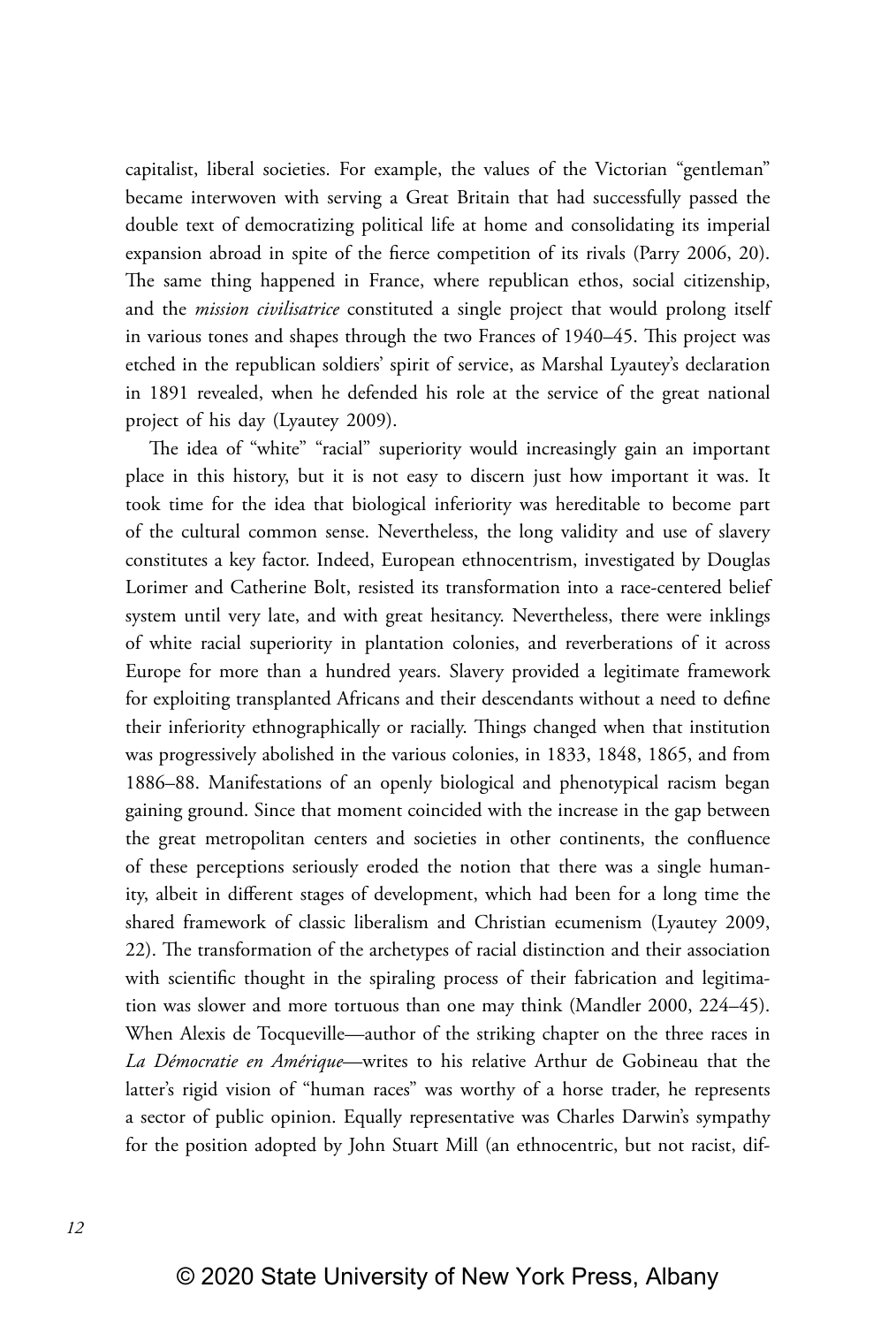fusionist) regarding the 1865 Jamaican conflict, and his refusal to extrapolate his ideas to the human species (that heated debate is summarized in Semmel 1962). Nevertheless, racialist sensibilities increased first in the context of stark colonial relations, where significant populations of former slaves and a lack of rights generated open conflicts, before expanding throughout the respective empires. Examples easily come to mind: the emergence of the one-drop rule in the southern states after the Civil War; the anti-Asian immigrant laws passed in California; Australia and its genocidal treatment of aborigines (Lake and Reynolds 2008). If to all this we add the large-scale colonization of Africa by several countries, we can trace the way racial archetypes consolidated and expanded. However, that does not mean that we can trace with the same accuracy the ways in which they affected the formulation of colonial policy, which, as Jane Burbank and Frederick Cooper warned, is a very complex issue (Burbank and Cooper 2010, 325). In any case, it is very difficult to remove these efforts at racial classification from the historically simultaneous definition of the basic cultural consensus of the modern nation, which was based on the search/construction of a homogeneity that would solidify and discipline the national body, vis-à-vis mass politics and political competition. It was in this connection that the precocious biologism of the Scandinavians and the Germans found its logical replica in the imperial lucubration of the precursor empires that we have been analyzing.

The notions advanced so far suggest a couple of conclusions. The first closes the circle that was opened with the initial question. The monarchic empires of the seventeenth and eighteenth centuries became the perfect framework for the development of the great nations of America and Europe in the contemporary world to the degree that they were able to close the cycle of broken promises that characterized the revolutionary moment of the 1780s to the 1830s and open it again unequally for colonial and metropolitan subjects. The second conclusion is that the imperial nation became the model that those countries that were behind in the imperial race sought to replicate. Although other cases could be cited, the most exemplary is that of Germany after the colonial turn taken by Chancellor Otto von Bismarck in the 1880s. If before, the monarchic-imperial project related to Prussia had centered on inter-European power games, the Kaiserreich now added the desire to expand globally, particularly to Africa and Oceania. A late and compulsive nationalization, and a speedy entry into the colonial race outside Europe, are two sides of the same coin. Recent texts by Sebastian Conrad and Jürgen Osterhammel have shown the real dimension of what the incorporation of Wilhelmine Germany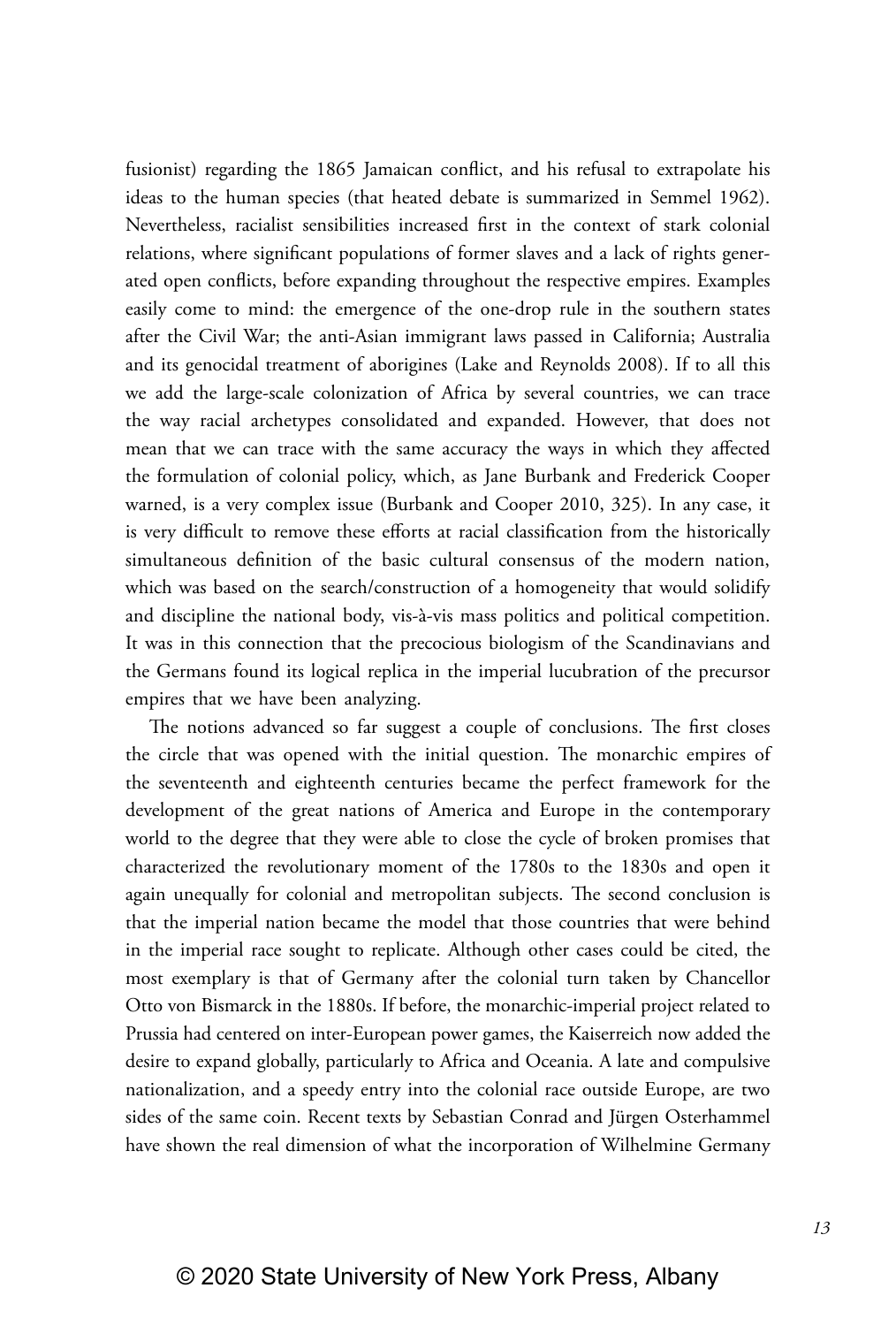in the colonial race meant for Europe and the world (Osterhammel 2014 Conrad 2010, 2011). The importance of what happened was not limited to the simple incorporation of Germany into the select club of countries that distributed the world among themselves. I dare suggest that it had to do with the incorporation of a model of nation and empire whose constitutional and political interrelations and solutions had taken a century to form.

All empires are built upon colonial foundations. Writing about empires is a clever subterfuge for writing about the world without having to descend into the messy universe of labor in colonial conditions, the forced and voluntary displacement of human beings, and social lives and problems that were even worse than what they were in metropolitan societies. However, it is not a subterfuge when such writing addresses the political and cultural integration of diverse colonial complexes, often quite diverse. It makes even more sense if that reconstruction includes the integration, by nature unequal, between metropolitan society and the colonial worlds under its sovereignty. In these few pages I have tried to show the complex ways through which those two planes of integration were articulated from the crises at the end of the eighteenth century through the early twentieth century. If I am capable of discerning a primum mobile in this long century of imperial destruction and reconstruction, it is in the complexities of imperial government, by which a few "equals" governed millions of "non-equals."

## Works Cited

- Allen, Richard B. 2009. "Suppressing a Nefarious Traffic: Britain and the Abolition of Slave Trading in India and the Western Indian Ocean." *William and Mary Quarterly* 66, no. 4: 873–94.
- Antoine, François, Jean-Pierre Jessene, Annie Jourdan, and Hervé Luewers, eds. 2014. *L'Empire napoléonien: Une experiénce europeénne*. Paris: Armand Colin.
- Armitage, David, and Sanjay Subrahmanyam, eds. 2010. *The Age of Revolutions in Global Context, c. 1760–1840*. Houndmills: Palgrave Macmillan.
- Bayly, Christopher A. 2004. *The Birth of the Modern World, 1780–1914*. Malden, MA: Blackwell.
- Bayly*,* Christopher A. 2012. *Recovering Liberties: Indian Thought in the Age of Liberalism and Empire*. Cambridge: Cambridge University Press.
- Baxi, Upendra. 2003. "The Colonialist Heritage." In *Comparative Legal Studies: Traditions and Transitions*, edited by Pierre Legrand and Roderick Munday. Cambridge: Cambridge University Press.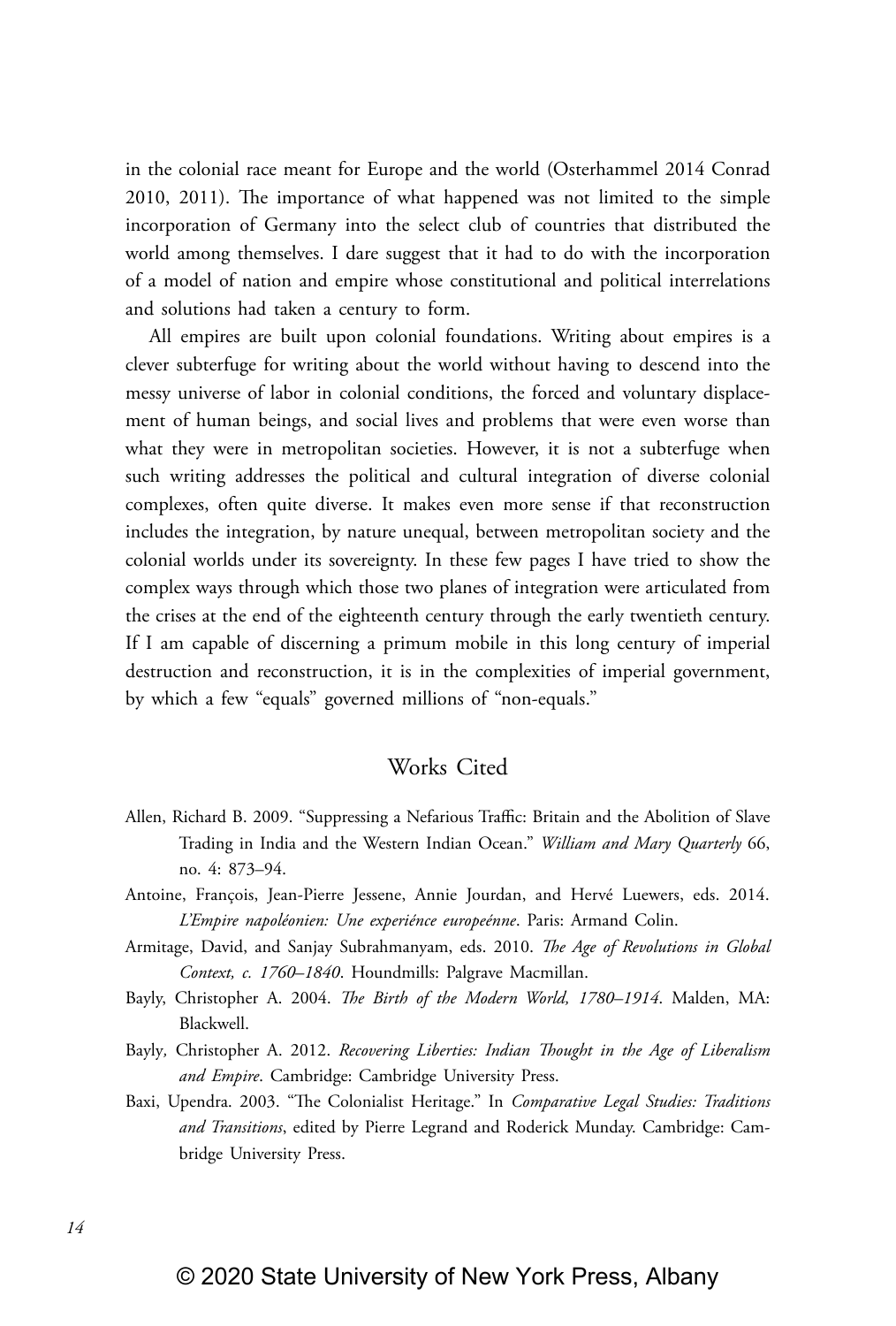- Bell, Duncan S. 2006. "Empire and International Relations in Victorian Political Thought." *Historical Journal* 49, no. 1: 281–98.
- Blévis, Laure. 2004. *Sociologie d'un droit colonial: Citoyenneté et nationalité en Algérie (1865–1947); Une exception republicaine*. Marseille: Université Aix, Marseille.
- Brewer, John. 1990. *Sinews of Power: War, Money, and the English State, 1688–1783*. Cambridge: Harvard University Press.
- Brown, Christopher L. 2006. *Moral Capital*: *Foundations of British Abolitionism.* Chapel Hill: University of North Carolina Press.
- Burbank, Jane, and Frederick Cooper. 2010. *Empires in World History: Power and the Politics of Difference*. Princeton: Princeton University Press.
- Cannadine, David. 2002. *Ornamentalism: How the British Saw Their Empire*. Oxford: Oxford University Press.
- Conrad, Sebastian. 2010. *Globalisation and the Nation in Imperial Germany*. Cambridge: Cambridge University Press.
- Conrad, Sebastian. 2011. *German Colonialism: A Short History*. Cambridge: Cambridge University Press.
- Darwin, John, 2009. *The Empire Project: The Rise and Fall of the British World System, 1830–1870*. Cambridge: Cambridge University Press.
- Davies, Brian. 2011. *Empire and Military Revolution in Eastern Europe: Russia's Turkish Wars in the Eighteenth Century.* London: Bloomsbury Academic.
- Delgado, Josep M. 2007. *Dinámicas imperiales (1688–1796): España, América y Europa en el cambio institucional del sistema colonial español*. Barcelona: Edicions Bellaterra.
- Fradera, Josep M. 1995. "Why the Special Overseas Laws Were Never Enacted." In *Spain, Europe and the Atlantic World: Essays in Honour of John H. Elliott*, edited by Richard L. Kagan and Geoffrey Parker, 334–49. Cambridge: Cambridge University Press.
- Fradera, Josep M. 2005. *Colonias para después de un imperio*. Barcelona: Edicions Bellaterra.
- Geggus, David P., and David B. Gaspar, eds. 1997. *A Turbulent Time: The French Revolution and the Greater Caribbean*. Bloomington: Indiana University Press.
- Glete, Jan. 2002. *War and the State in Early Modern Europe: Spain, the Dutch Republic and Sweden as Fiscal-Military States, 1500–1660*. London: Routledge.
- Greene, Jack P., ed. 2010. *Exclusionary Empire: English Liberty Overseas, 1600–1900*. Cambridge: Cambridge University Press.
- Hall, Catherine. 2002. *Civilizing Subjects: Metropole and Colony in the English Imagination, 1830–1867*. Chicago: University of Chicago Press.
- Heuman, Gad. 1994. *"The Killing Time": The Morant Bay Rebellion in Jamaica*. Knoxville: University of Tennessee Press.
- Innes, Johanna. (1997) 2011. "The Domestic Face of the Military-Fiscal State: Government and Society in Eighteenth-Century Britain." In *An Imperial State at War: Britain from 1698*–*1815*, edited by Lawrence Stone, 96–128. London: Routledge.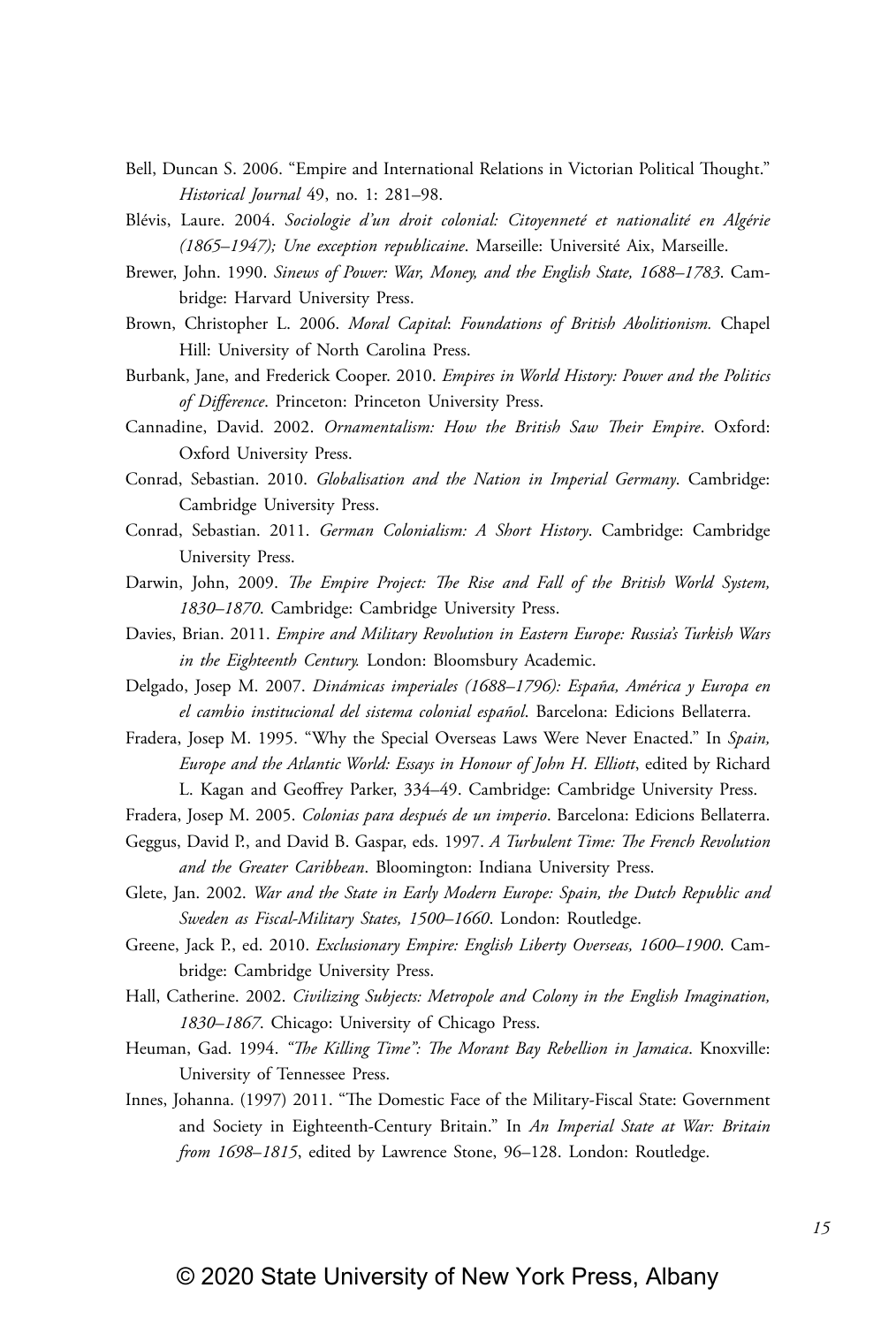- Jennings*,* Lawrence C. 2000. *French Anti-Slavery: The Movement for the Abolition of Slavery in France, 1802–1848*. New York: Cambridge University Press.
- Klooster, Wim. 2009. *Revolutions in the Atlantic World: A Comparative History*. New York: New York University Press.
- Lake, Marilyn, and Henry Reynolds. 2008. *Drawing the Global Colour Line: White Men's Countries and the Question of Racial Equality*. Melbourne: Melbourne University Press. Lyautey, Maréchal. 2009. *Le rôle social de l'officer*. Paris: Bartillat.
- Mandler, Peter. 2000. " 'Race' and 'Nation' in Mid-Victorian Thought." In *History, Religion, and Culture: British Intellectual History, 1750–1850*, edited by Stefan Collini, Richard Whatmore, and Brian Young, 224–45. Cambridge: Cambridge University Press.
- Marichal, Carlos. 1999. *La bancarotta del veirreanto: Nueva España y las finanzas del Imperio español, 1780–1810.* México: Fondo de Cultura Económica.
- Marshall, Peter J. 2005. *The Making and Unmaking of Empires: Britain, India, and America, c. 1750–1783*. Oxford: Oxford University Press.
- McCoy, Alfred, and Francisco Scarano, eds. 2009. *Colonial Crucible: Empire in the Making of the Modern American State*. Madison: University of Wisconsin Press.
- McLaren, John. 2010. "The Uses of the Rule of Law in British Colonies in the Nineteenth Century." In *Law and Politics and British Colonial Thought: Transpositions of Empire*, edited by Shaunnagh Dorsett and Ian Hunter, 71–90. Basingstoke: Palgrave Macmillan.
- Mill, John Stuart. 1861. *Considerations on Representative Government*. London: Parker, Son and Bourn.
- Morgan, Gwenda, and Peter Rushton. 2013. *Banishment in the Atlantic World: Convicts, Rebels and Slaves*. London: Bloomsbury.
- Noiriel, Gérard. 1999. *Les origines républicaines de Vichy*. Paris: Hachette.
- Osterhammel, Jürgen. 2014. *The Transformation of the World: A Global History of the Nineteenth Century.* Princeton: Princeton University Press.
- Parry, Jonathan. 2006. *The Politics of Patriotism: English Liberalism, National Identity and Europe, 1830–1886*. Cambridge: Cambridge University Press.
- Saada, Emmanuel. 2007. *Les enfants de la colonie: Les métis de l'Empire français entre sujetion et citoyenneté*. Paris: Éditions la Découverte.
- Semmel, Bernard. 1962. *The Governor Eyre Controversy*. London: MacGibbon and Key.
- Stein, Stanley, and Barbara Stein. 2003. *Apogee of Empire: Spain and New Spain in the Age of Charles III, 1759–1789*. Baltimore: Johns Hopkins University Press.
- Thenault, Sylvie, 2014. "1881–1918: L' 'apogee' de l'Algérie française et les débuts de l'Algérie algérienne." In *Histoire de l'Algérie à la periode coloniale (1830–1962)*, edited by Abderraman Bouchène, Jean-Pierre Peyroulou, Ouanassa Siari Tengour, and Sylvie Thénault. Paris: La Découverte.
- Thornton, John K. 2012. *A Cultural History of the Atlantic World, 1250–1820*. Cambridge: Cambridge University Press.